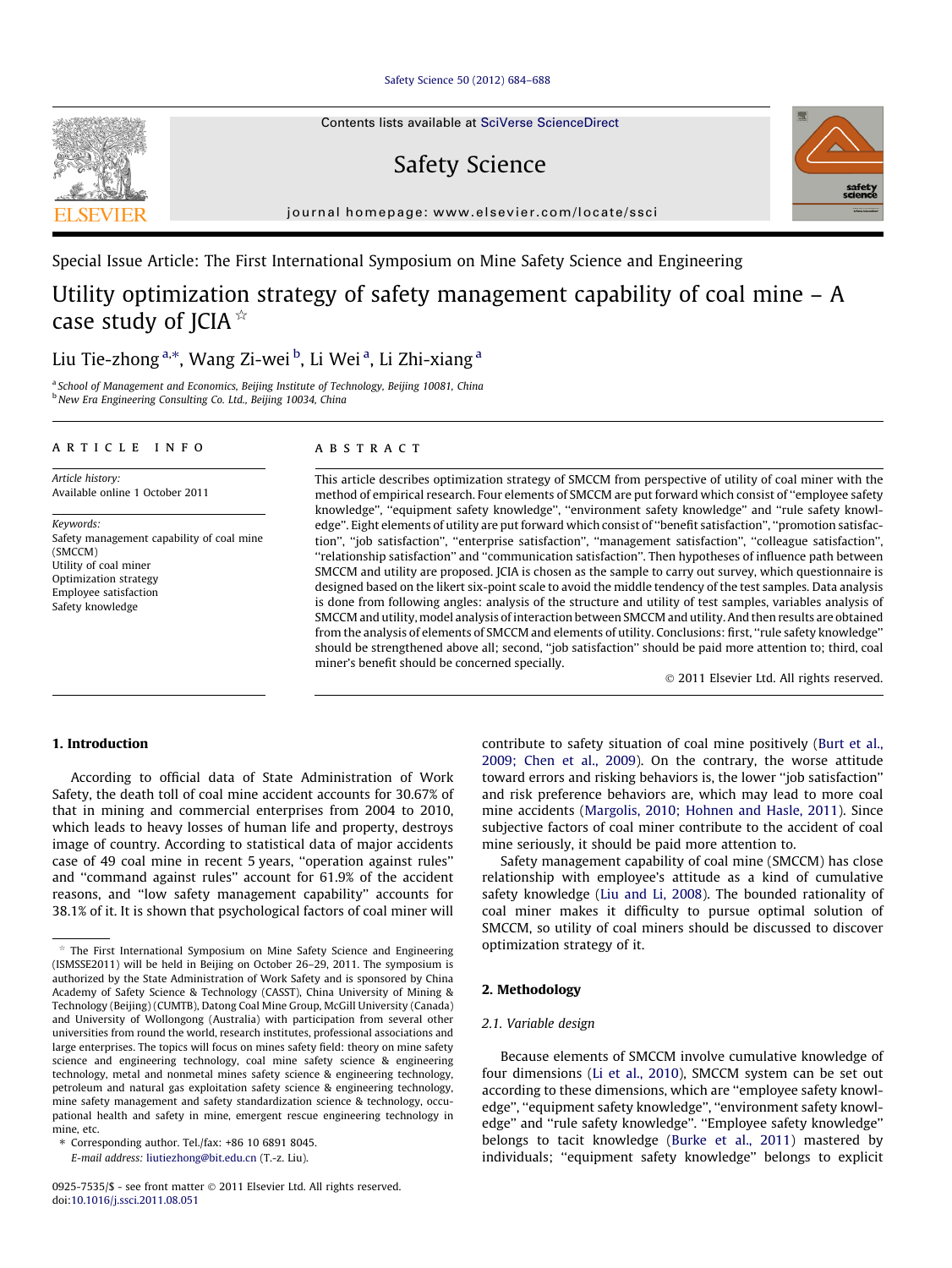knowledge materialized in protective equipment and facilities of coal mine Kuhlmann, 1991); ''environment safety knowledge'' exists in the way of explicit knowledge ([Bi and Zu, 2009; Kinilakodi](#page--1-0) [and Larry Grayson, 2011](#page--1-0)), which is used as underground hydrogeology, risk analysis and safety atmosphere to resist the impact of internal and external environment; "rule safety knowledge" belongs a kind of explicit knowledge, which is the summary of experiences of safety production ([Page, 2009; Kecojevic, 2011\)](#page--1-0) as a kind of relevant knowledge of procedures, planning and standards of coal mine.

The corresponding research of utility mainly focus on satisfaction, which could be divided into two kinds: the one focus on the work itself, which consists of satisfaction of work environment and work achievements ([Zhang et al., 2009; Fisher, 2003](#page--1-0)); the other focus on management flow, which consists of satisfaction of matching degree between people and work, salary and welfare, etc. ([Huang, 2005; Paul and Maiti, 2007; Wang et al., 2009](#page--1-0)). Then variables system of utility with eight dimensions is put forward in this paper, which are ''benefit satisfaction'', ''promotion satisfaction'', ''job satisfaction'', ''enterprise satisfaction'', ''management satisfaction", "colleague satisfaction", "relationship satisfaction" and ''communication satisfaction''.

#### 2.2. Hypotheses

Hypotheses of influence path between SMCCM and utility are proposed as shown in Table 1. Symbols in Table 1 represent the relationship between indexes of SMCCM and utility, which are assumed as positive.

#### 2.3. Questionnaire design

Questionnaire is designed with likert six-point scale in order to avoid the middle tendency of the test samples.

First part of questionnaire is about SMCCM, which involved 20 items in four dimensions. In which, safety experience, safety realization and safety behavior are included in ''employee safety knowledge''; equipment platform, operating rules and work flow are included in ''equipment safety knowledge''; safety atmosphere, working environment and working condition are included in ''environment safety knowledge''; rule implementation, rule rationality and responsibility range are included in ''rule safety knowledge''.

Second part of questionnaire is about utility, which involved 29 items in eight dimensions. In which, fair return and award opportunities are included in ''benefit satisfaction''; opportunity to get promotion are included in ''promotion satisfaction''; work flow, work significance and sense of accomplishment are included in ''job satisfaction''; business tradition and development opportunities are included in ''enterprise satisfaction''; capability of managers and his democratic management are included in ''manager satisfaction''; colleagues' work ability are included in ''colleague satisfaction''; harmonious interpersonal relationships are included in ''relationship satisfaction''; information channels and feedback are included in ''communication satisfaction''.

#### 2.4. Scope and object

Jilin Coal Industry Association (JCIA) is chosen as the object, which are formed by merging several state-owned coal mine with local coal mine in 2009. The survey is started on December, 2010, which mainly focuses on headquarters of JCIA and its four subordinate mines. Total 254 persons take part in the investigation. At last the number of valid questionnaire is 245, with a effective rate of 96.46%.

#### Table 1

Hypotheses of influence path between SMCCM and utility.

| Variables      | $E_1$           | E <sub>2</sub>  | $E_3$           | S               |
|----------------|-----------------|-----------------|-----------------|-----------------|
| B              | H1              |                 | H <sub>2</sub>  |                 |
| P              |                 | H <sub>3</sub>  | H <sub>4</sub>  | H <sub>5</sub>  |
|                | H <sub>6</sub>  |                 | H7              | H <sub>8</sub>  |
| $E_4$          |                 | H <sub>9</sub>  | -               | H <sub>10</sub> |
| M              | H11             | H <sub>12</sub> | H13             | H14             |
| $C_1$          | H15             |                 | H16             |                 |
| R              |                 | H17             | H18             | H19             |
| C <sub>2</sub> | H <sub>20</sub> | H <sub>21</sub> |                 | H <sub>22</sub> |
| $E_1$          |                 | H <sub>23</sub> | H <sub>24</sub> | H <sub>25</sub> |
| E <sub>2</sub> |                 |                 | H <sub>26</sub> | H <sub>27</sub> |
| $E_3$          |                 |                 |                 | H <sub>28</sub> |
|                |                 |                 |                 |                 |

Symbol interpretation:  $E_1$  – employee safety knowledge;  $E_2$  – equipment safety knowledge;  $E_3$  – environment safety knowledge; S – rule safety knowledge; B – benefit satisfaction;  $P$  – promotion satisfaction;  $J$  – job satisfaction;  $E_4$  – enterprise satisfaction;  $M$  – manager satisfaction;  $C_1$  – colleague satisfaction;  $R$  – relationship satisfaction;  $C_2$  – communication satisfaction.

#### 2.5. Data analysis method

Several methods are used as the tool to analyze data. In which, descriptive statistical is used to analyze the sample structure from distribution and percentage of characteristics; reliability analysis is used to test the consistency and stability between the items of questionnaire by Cronbach' a; correlation analysis is used to find the relationship between variables, which is done by structural equation model (SEM). Then the interaction path between SMCCM and utility is constructed.

#### 3. Empirical analysis

#### 3.1. Analysis of the structure and utility of test samples

The output data are displayed separately to show different features of sample, as is shown in [Table 2.](#page--1-0)

#### 3.2. Variables analysis of SMCCM and utility

In order to show the improvement of variables, these variables' value is displayed in [Table 3.](#page--1-0) It can be seen that the absolute value of variables are located in the middle level and upper level of [Table 3;](#page--1-0) and the Crobach's  $\alpha$  of two categories of variables are over 0.9, which represents the high reliability of result (Page, 2009).

It can be seen through the analysis of SMCCM variables that ''employee safety knowledge'' gains the highest score, which shows that the training of employee safety realization, the accumulation of employee safety experience and the improvement of employee safety behavior have been emphasized; ''equipment safety knowledge'' and ''environment safety knowledge'' get the middle score, which shows that the investment in equipments and facilities has been paid more attention to; ''rule safety knowledge'' is located in the last place, which shows that the law, regulations, standards have a relatively lower position.

#### 3.3. Model analysis

In order to test the interaction between SMCCM and utility, method of SEM with endogenous variables and exogenous variables is used, which is shown as [Fig. 1.](#page--1-0)

#### 3.3.1. Model checking and entire fitting degree analysis

Six steps are taken to modify the model above based on the corresponding standard ([Hou et al., 2005\)](#page--1-0): first, to modify the latent variable factor loading  $\lambda_v$ ; second, to modify the latent variables